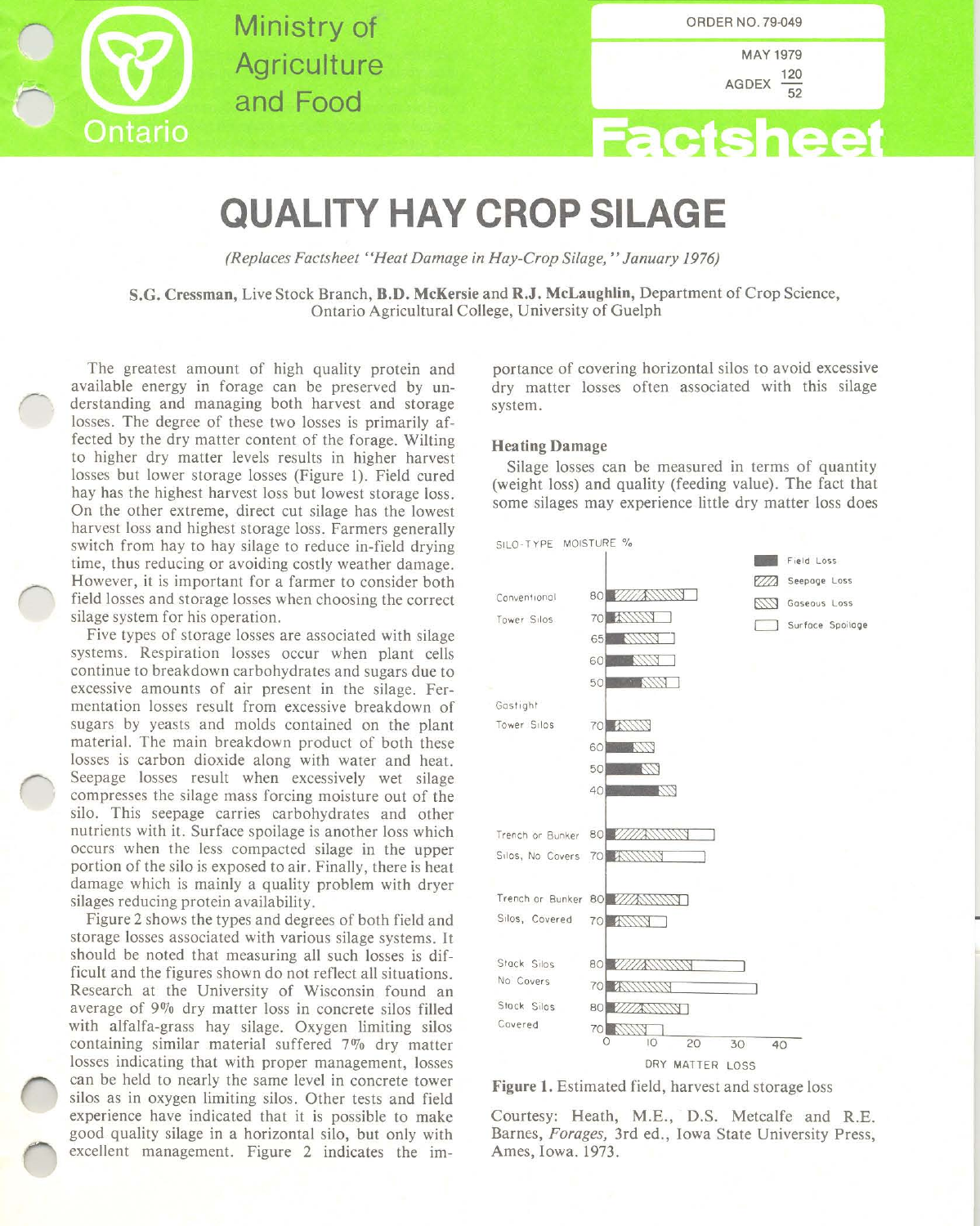

Figure 2. Field and storage loss with various silage **systems**

Courtesy: Heath, M.E., D.S. Metcalfe and R.E. Barnes, *Forages,* 3rd ed., Iowa State University Press, Ames, Iowa. 1973.

not necessarily mean there is no great loss in feeding value. For example, heating of the silage causes a reduction in protein digestibility through a process **known as "browning" or the Maillard reaction.**

Silage fermentation, involving the production of lactic acid plus lesser amounts of other compounds, produces very little heat. For silage to heat air must be present in the silage mass. Heating in silage during the first few days following harvest is caused by: (I) plant respiration; and (2) yeast and mold activity. Later in the storage period, heating is related to yeast and mold activity only. Minimizing air exposure is the key to the production of good quality silage.

Heating results in a "toasting" effect on the silage which darkens the color. The darkening color, or browning, is caused by the combination of part of the silage carbohydrate with part of the silage protein to form a brown undigestible compound similar to lignin. Thus, protein tied up by the browning reaction is relatively unavailable to livestock.

Laboratory experiments indicate that high temperature storage reduces the protein digestibility of silage (Table I). The browning reaction also increases with the length of the heating period. Since silage is stored for relatively long periods under farm conditions, the browning reaction would proceed towards its

Table 1. Protein digestibility  $(\%)$  as affected by temperature and length of storage

| Heating period<br>(days) | $43^{\circ}$ C<br>$(110^{\circ}F)$ | $57^{\circ}$ C<br>(135°F) | $71^{\circ}$ C<br>(160°F) |  |
|--------------------------|------------------------------------|---------------------------|---------------------------|--|
| $0$ (control)            | 69.7                               | 69.7                      | 69.7                      |  |
| 3                        | 68.7                               | 65.8                      | 60.2                      |  |
| 9                        | 68.4                               | 64.4                      | 50.0                      |  |
| 18                       | 65.2                               | 58.6                      | 35.8                      |  |
| 30                       | 65.4                               | 49.0                      | 30.1                      |  |

*Datafrom: D.* W. *Gallagher. Heat Damage in Hay-crop Silage. M.Sc. Thesis,* /976. *University ofGuelph.*

maximum for the particular temperature level attained. The reaction appears to start at approximately 40°C  $(100^{\circ}F).$ 

Heat damage is measured in laboratory analysis using the acid detergent fiber  $-$  nitrogen (ADF-N) test. When the nitrogen content measured using ADF-N is above 0.29% on a dry matter basis, the sample may be considered heat damaged. The protein digestibility of these samples is 60% or less, whereas excellent quality silages should have protein digestibilities in excess of 65%.

Farmers have recently tended to store silage at lower moisture contents than in the past. Following are some of the reasons for suspecting that lower moisture silages are more susceptible to heat damage than higher **moisture silages if excessive air exposure is permitted:**

- I. The fermentation process in silage results in a decrease in silage pH and utilizes water soluble carbohydrates in the reactions. Thus the more complete the fermentation, the fewer soluble carbohydrates there are remaining to participate in the browning reaction. Since the amount of fer**mentation decreases with decreasing moisture** content of the silage, it would appear that silages **may increase in susceptibility to "browning" as** moisture content decreases. It has also been suggested that the extent of the browning reaction increases with higher pH (higher pH occurs when silage is drier and ferments less) although the rate of the reaction may be slower.
- 2. Drier silages do not consolidate as well as wetter silages. Therefore drier silages have decreased resistance to air infiltration and the probability of heating is increased.
- 3. The specific heat' of silage decreases as the moisture content decreases. Therefore a given amount of heat produced will increase the temperature of a drier silage more than a wetter one, and more damage will **occur.**

#### Management Practices

**There are a number of management practices that are** important in the production of high quality hay crop silage. Producers aiming for a 20% protein package should give serious consideration to the following:

- *I. Proper attention to forage species selection* Pure legume stands will produce far more protein than **legume·grass or pure grass stands. Percent protein in** the grasses is only about half of that found in the legumes. Sowing a grass with a legume will dilute the protein percentage of the stand and greatly reduce the quality of the harvested product. Alfalfa **produces more protein per hectare than any other** crop grown, including soybeans. It is by far the highest yielding of the perennial forage legumes and should be the species of choice wherever it can be **grown.**
- *2. Harvest at the proper stage of maturity* Legumes such as alfalfa, trefoil, and clover should be harvested in the early bloom stage; grasses in the early

*'Specific heat* - *the amount of heat required to raise / gram of material 1°C.*